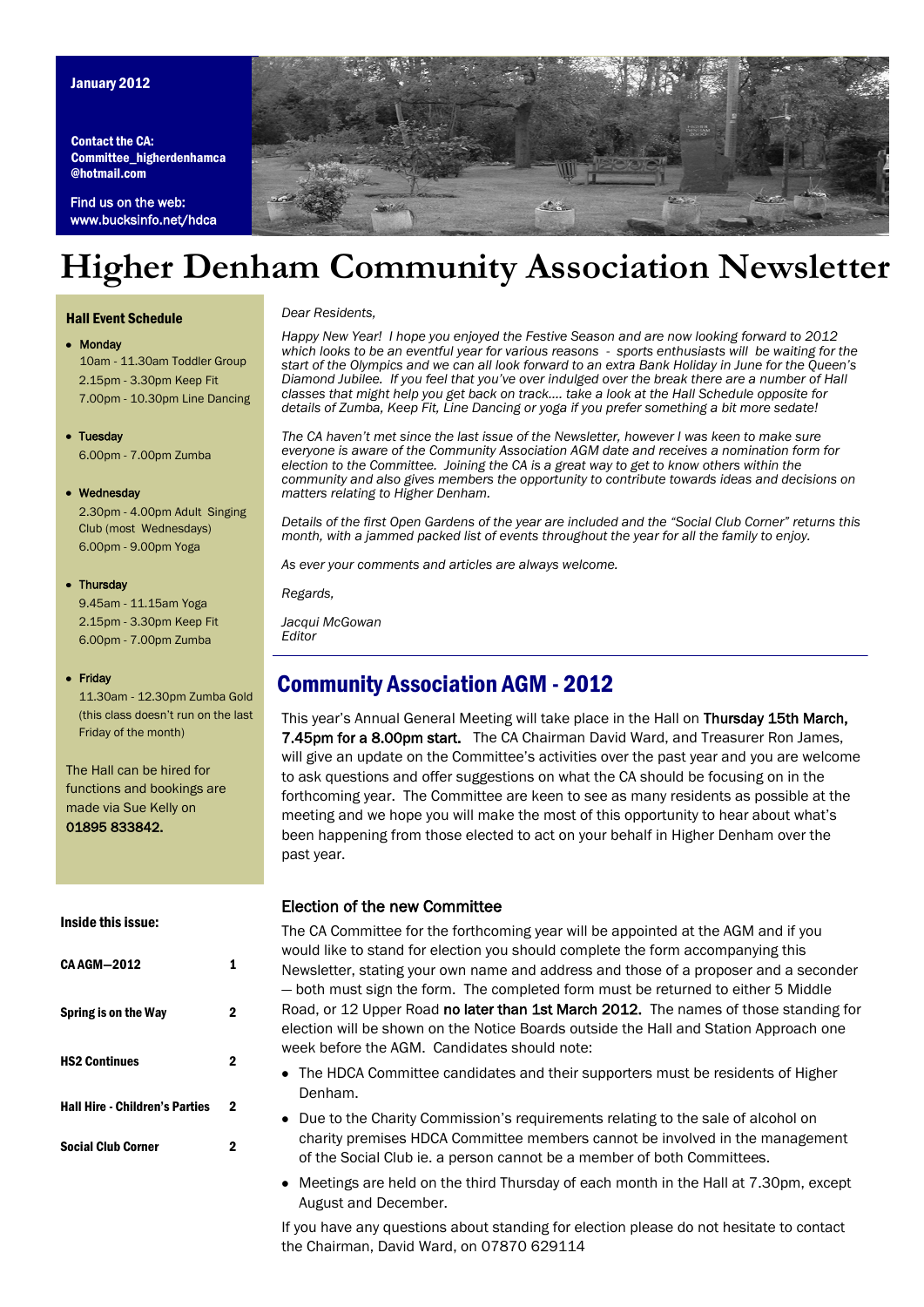## Dates for your Diary - 2012 Annual General Meetings

Annual General Meetings will be held in the HDCA Hall and Social Club starting at 7.45pm for 8.00pm as follows:

### Higher Denham Social Club Thursday 8th March 2012

Higher Denham Community Association Thursday 15th March 2012

#### Spring is on the way...



Open Gardens returns to Higher Denham on 19th February, with 3 events in total planned for 2012. Extra gardens for visitors to view are always welcome and if you would consider opening yours please contact Sonia Harris for more details on 01895 832809.

Open Garden dates for 2012:

19th February - in support of Higher Denham Gardens

22nd April - supporting the Air Ambulance Fund

20th May - supporting the National Gardens Scheme

## Social Club Corner

Many residents and their families took the opportunity to enjoy the festive season with the Social Club enjoying a busy Christmas and New Year's Eve.

Now the new year is here, the SC have pulled together a fabulous range of events for 2012. To make sure everyone has plenty of advance notice of what's planned you will find a Calendar of events attached, with details of the first 2 live music events of the year with the first one happening on Friday 20th January. There is something for everyone in 2012 including quiz night, live rugby and football on the big screen, jazz and cocktails and a day of celebrations for the Queen's Diamond Jubilee in June and much, much more. The SC look forward to seeing many of you at the various events over the course of the year.

## A little gem on our doorstep statements of the system of the state.

Recommendations of businesses and services in the local area are always welcome and I wanted to share this one with you. Many of you will already know the Falcon Inn in Denham Village but after a recent visit I thought it deserves a mention. The "Friday Night Fish and Chips" menu is a really good value for money eating out option without compromising on quality and service (£5.00 per person) . The other dishes on the menu looked delicious too!

#### **Committee Contact Details:**

Mr David Ward - Chairman 07870 629114 Dr Ron James - Treasurer r.james@company-doc.co.uk Mrs Jacqui McGowan 07876 391349 Mr Charlie McClelland 07785 231155 Mrs Sue Kelly **01895 833842** Mr Jerry Arthur **01895 832810** Mrs Sonia Harris 01895 832809

## HS2 Continues

By the time you read this the decision on HS2 will have been announced. Despite huge opposition the £32.7 billion project has been given the go-ahead. No definite information seems to be available on the impact of HS2 on Denham, however Councillor Roger Reed is quoted in the press saying *"Previous indications were that a link to Heathrow would necessitate a new line though the Denham and Iver areas. Today's decision leaves landowners in the Denham and Iver areas in limbo. Whilst the Government has indicated a clear commitment to the principle of a link into Heathrow, it has not considered it necessary to have consulted those most affected on route options. To make such a decision without first telling anyone where this will run is a curious form of localism."*

We will keep you updated, via the Newsletter, as events progress.

## Hall Hire - Children's Parties

The Hall continues to be well used throughout the week with numerous classes eg. Yoga, Zumba, Line dancing, Keep Fit, Adult Singing



Group etc but has spare capacity at weekends. The Hall offers a great place for children's parties (without all the mess and noise at home…) and is available at very competitive prices compared to other local facilities, with the added advantage of reduced fees for Higher Denham residents. If you would like to make an enquiry about rates, availability and the facilities available, please contact Sue Kelly on 01895 833842 who will be happy to answer any questions

## The Falcon Brasserie

Good food, good wine, good company

Bookings 01895 832125

www.falcondenham.com mail@falcondenham.com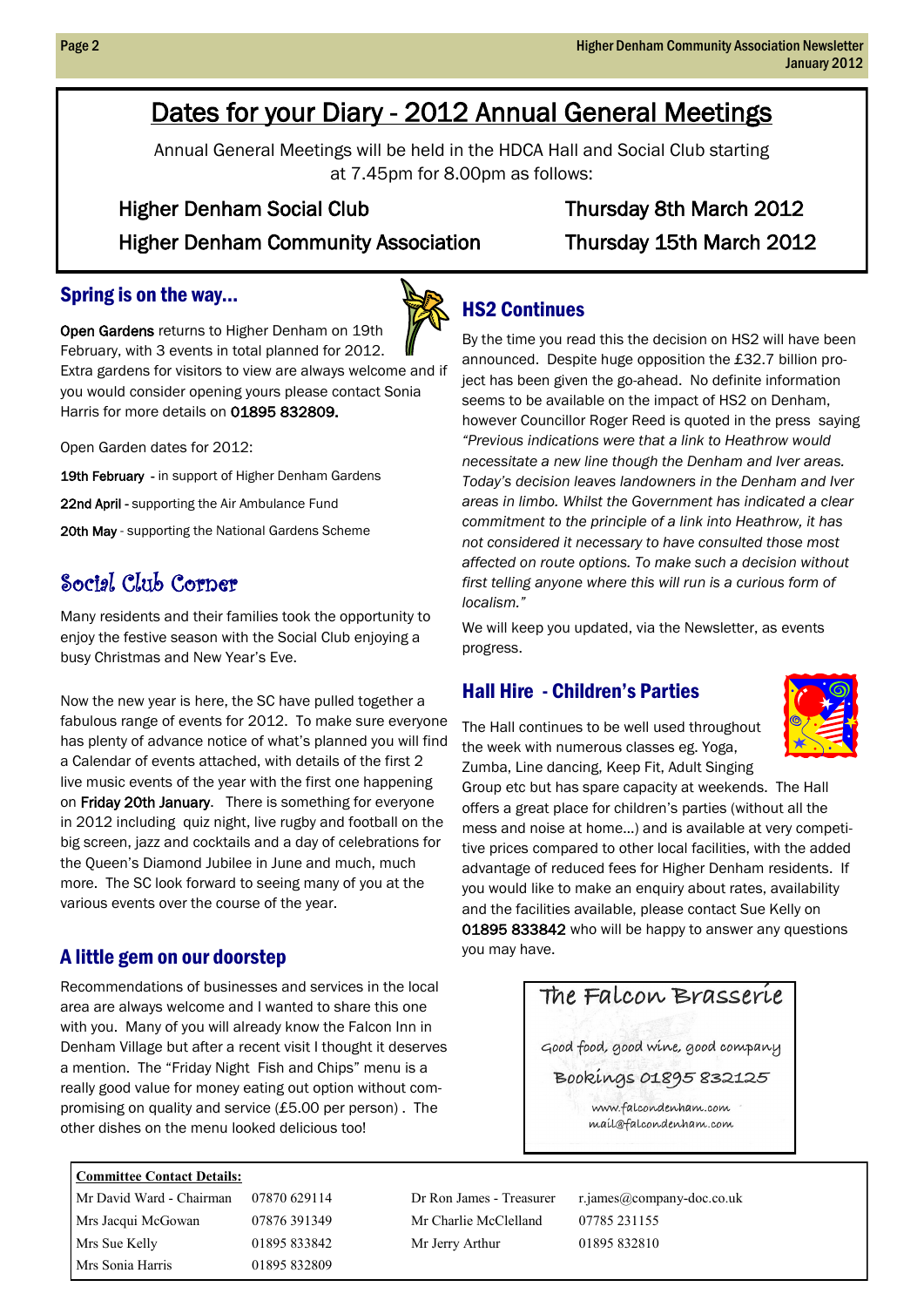# *Higher Denham Community Association*

## **Election to the Community Association Committee 2012**

| <b>Candidate</b>      |                |           |
|-----------------------|----------------|-----------|
| <b>Name</b>           | <b>Address</b> | Signature |
| Desired post (if any) |                |           |
| <b>Proposer</b>       |                |           |
| <b>Name</b>           | <b>Address</b> | Signature |
| <b>Seconder</b>       |                |           |
| Name                  | <b>Address</b> | Signature |

# *Higher Denham Social Club*

- - - - - - - - - - - - - - - - - - - - - - - - - - - - - - - - - - - - - - - - - - - - - - - - - - - - - - -

## **Election to the Social Club Committee 2012**

| <b>Candidate</b><br>Name | <b>Address</b> | Signature |
|--------------------------|----------------|-----------|
| Desired post (if any)    |                |           |
| <b>Proposer</b><br>Name  | <b>Address</b> | Signature |
| Seconder                 |                |           |
| Name                     | <b>Address</b> | Signature |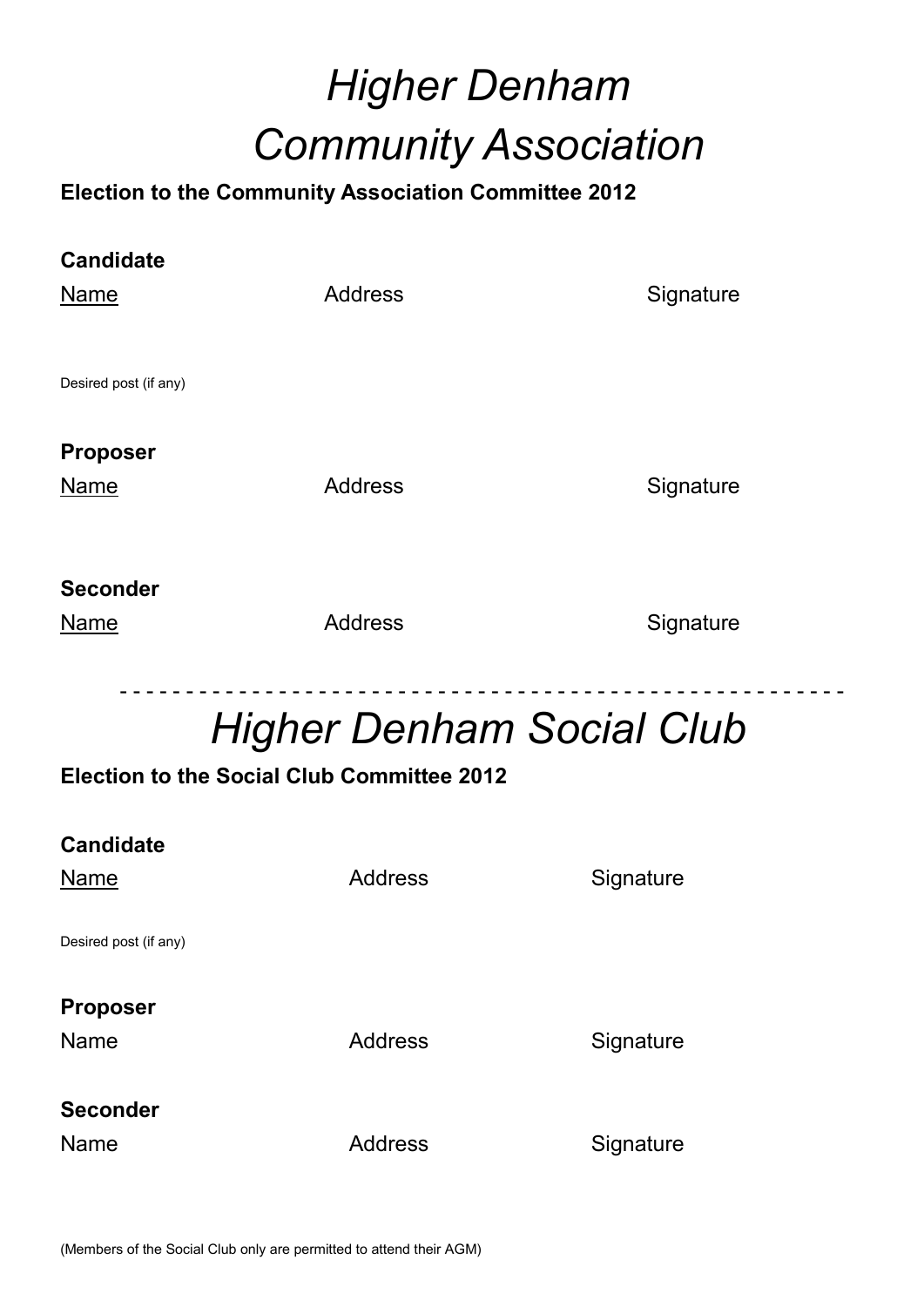# Higher Denham Social Club *2012 Events Calendar*

| <b>January</b>   | <b>Friday 20th</b>        | Andy Locke (Ex Edison Lighthouse Singer/Guitarist)                                             |
|------------------|---------------------------|------------------------------------------------------------------------------------------------|
| <b>February</b>  | <b>Saturday 4th</b>       | RBS 6 Nations England v Scotland (kick off 5pm)                                                |
|                  | Saturday 11 <sup>th</sup> | RBS 6 Nations England v Italy (kick off 4pm)                                                   |
|                  | Friday 24 <sup>th</sup>   | <b>Mouth on a Stick</b>                                                                        |
|                  | Saturday 25 <sup>th</sup> | RBS 6 Nations England v Wales (kick off 4pm)                                                   |
| <b>March</b>     | Sunday 11 <sup>th</sup>   | RBS 6 Nations England v France (kick off 3pm)                                                  |
|                  | Friday 16 <sup>th</sup>   | Comedy Night (70 tickets available - £5 per adult in advance only)                             |
|                  | Saturday 17 <sup>th</sup> | RBS 6 Nations England v Ireland (kick off 5pm)                                                 |
|                  | Saturday 17 <sup>th</sup> | <b>St Patrick's Night Celebrations 7.30pm</b>                                                  |
| <b>April</b>     | <b>Friday 6th</b>         | Rickie Percell (Fundraiser for UK Cancer Research)                                             |
|                  | <b>Saturday 21st</b>      | <b>St George's Day Celebrations</b>                                                            |
| <b>May</b>       | Saturday 5 <sup>th</sup>  | FA Cup Final 5.15pm KO                                                                         |
|                  | Saturday 19 <sup>th</sup> | <b>Quiz Night</b>                                                                              |
| <b>June</b>      | Sunday 3rd                | Queens Diamond Jubilee - Open-air Live music, BBQ & Disco                                      |
|                  |                           | Friday 8 <sup>th</sup> June - to Saturday 1 <sup>st</sup> July UEFA Euro 2012 Football Matches |
|                  | Sunday 17 <sup>th</sup>   | <b>Father's Day BBQ</b>                                                                        |
| <b>July</b>      | <b>Saturday 21st</b>      | Jazz & Cocktails with The Skylark Jazz Band                                                    |
| <b>August</b>    | Saturday 4 <sup>th</sup>  | 70's Fancy Dress Party & Disco                                                                 |
|                  | Saturday 18 <sup>th</sup> | HDCA & HDSC Lairy Shirts, Shorts & Skirts BBQ Party Disco                                      |
| <b>September</b> | Saturday 15 <sup>th</sup> | <b>Quiz Night</b>                                                                              |
| October          | Friday 12 <sup>th</sup>   | Mouth on a Stick                                                                               |
|                  | Saturday 13 <sup>th</sup> | <b>Real Ale Night</b>                                                                          |
|                  | <b>Wednesday 31st</b>     | Halloween                                                                                      |
| <b>November</b>  | Saturday 3rd              | <b>Firework Spectacular</b>                                                                    |
| <b>December</b>  | Monday 24 <sup>th</sup>   | <b>Christmas Eve</b> Monday 31 <sup>st</sup><br><b>New Years Eve</b>                           |